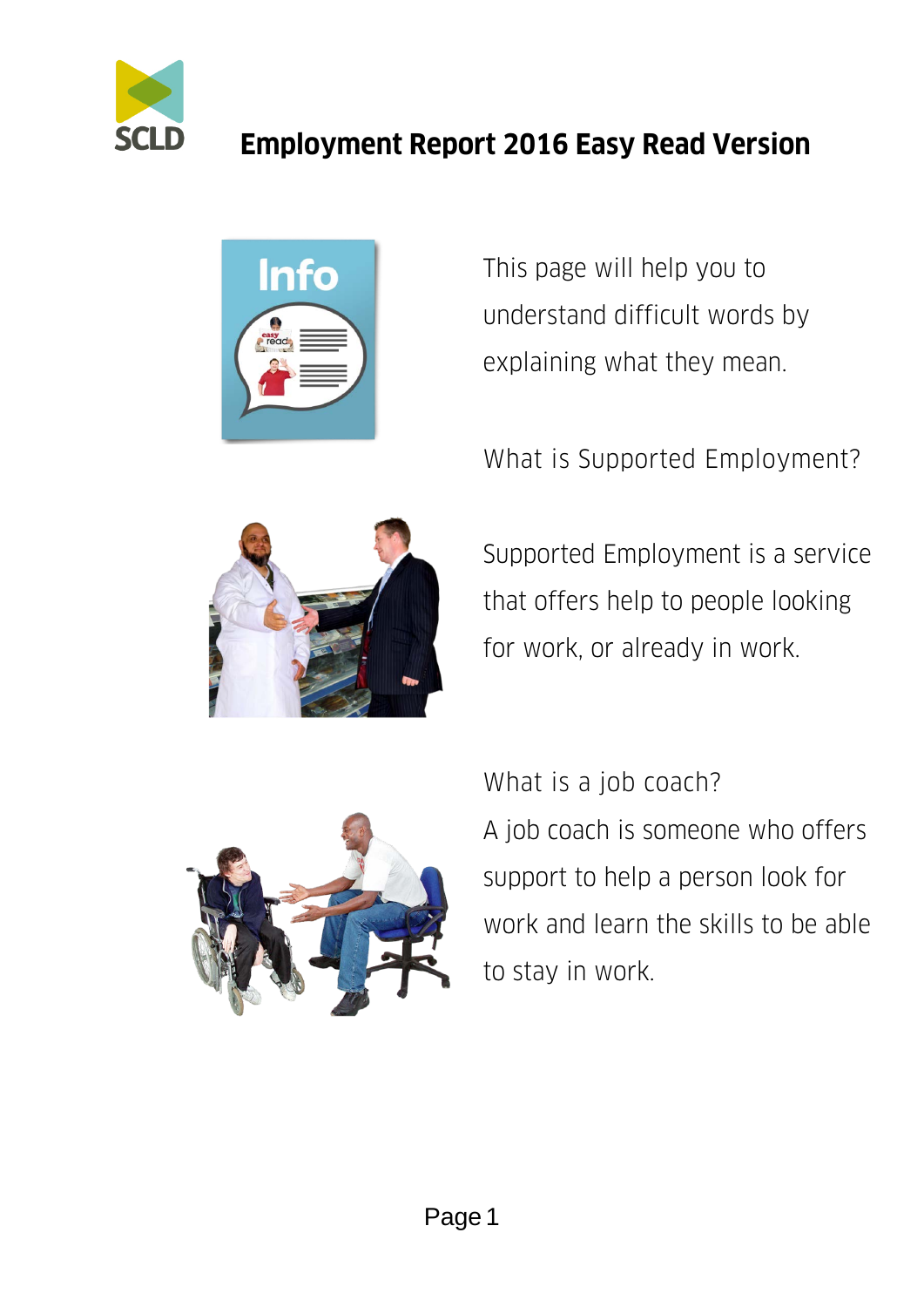

#### **Key points from the Employment Report**



There is a need for more employability services in Scotland.



People with learning disabilities in Scotland need to have a fair chance of getting a job. More people with a learning disability should be in work.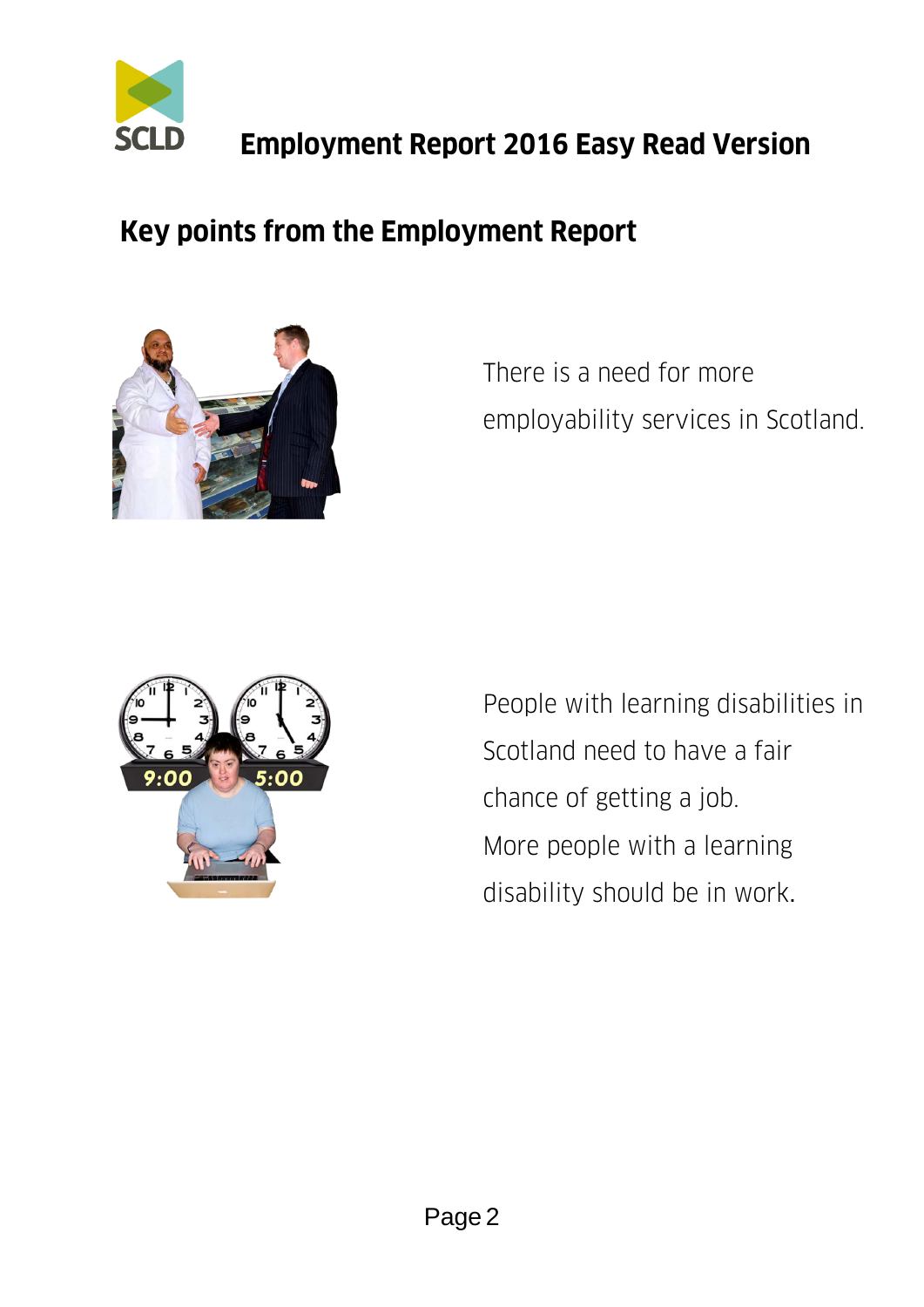



It needs to be made clear what real employment opportunities are for people.

People with learning disabilities in Scotland should have well paid jobs with real opportunities for development.



A real job is not just another day centre opportunity.

The right job is something that helps to make people's lives healthier and happier.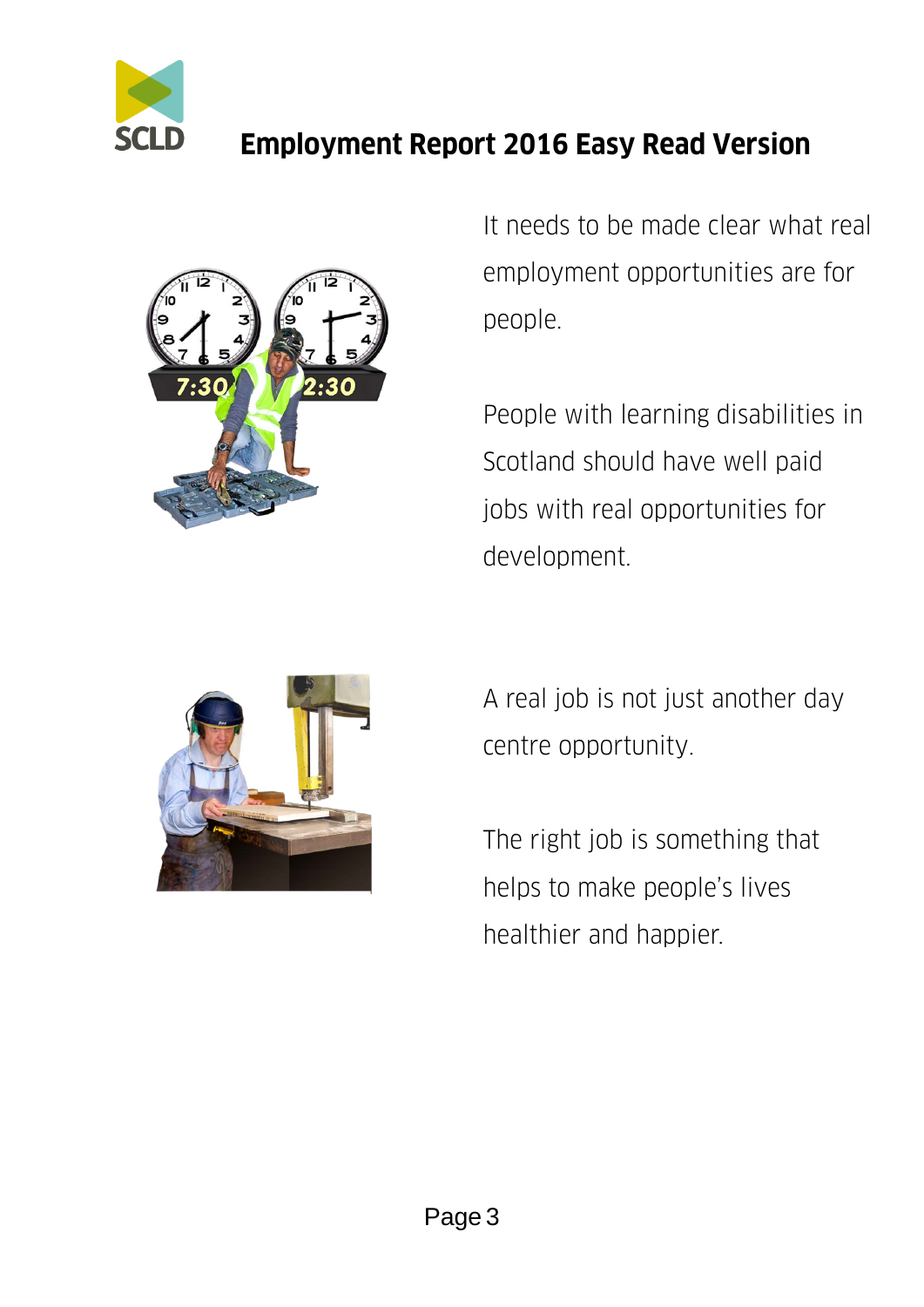



Challening attitudes about what people with learning disabilities can achieve in work is important. This will need some help from:

- Parents
- Schools
- Colleges and employers.



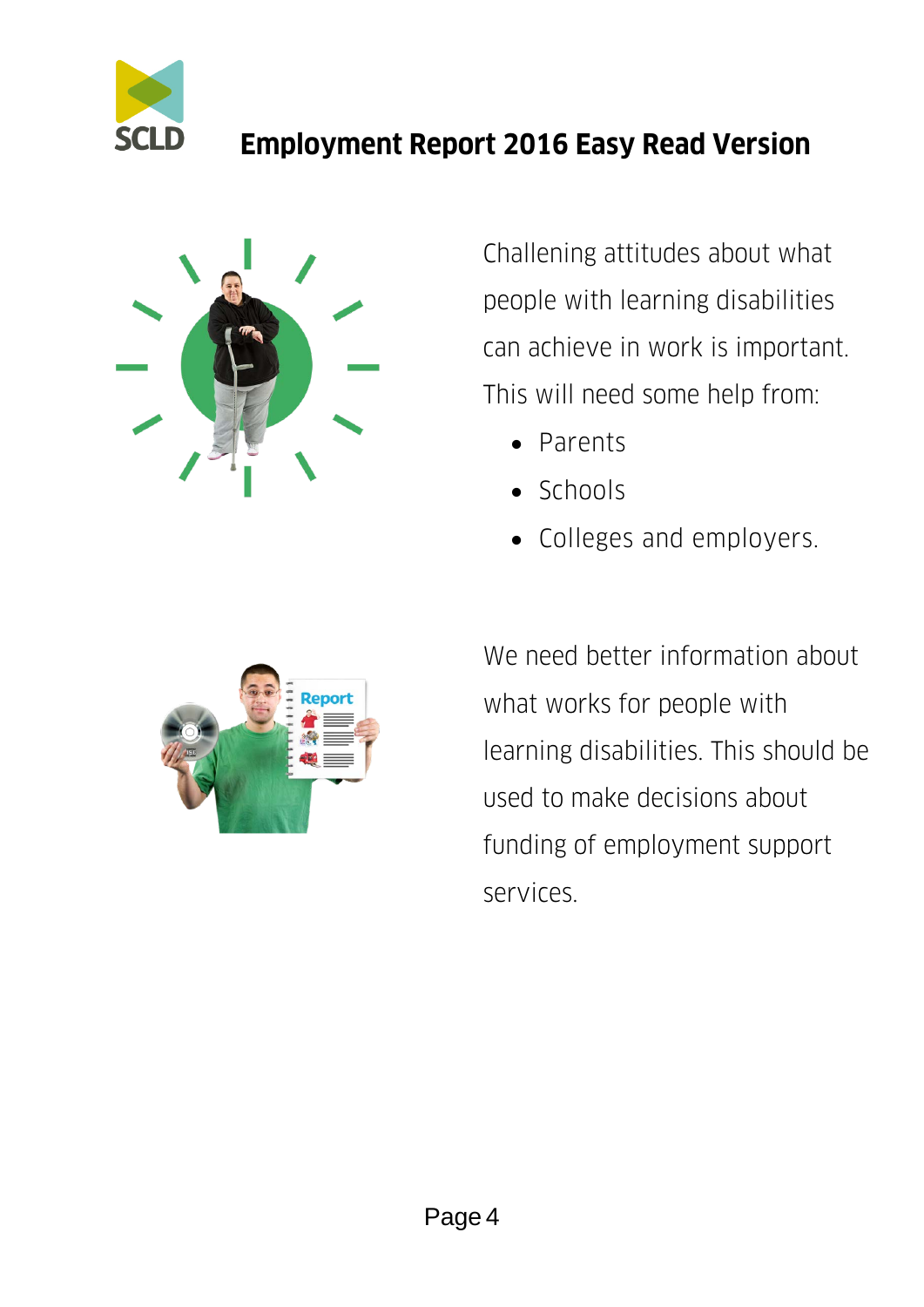



Leaving school should be better for young people with a learning disability. A lot of young people with a learning disability go to college when they leave school.

Helping people to have better work opportunities when they leave school as well as college is important.



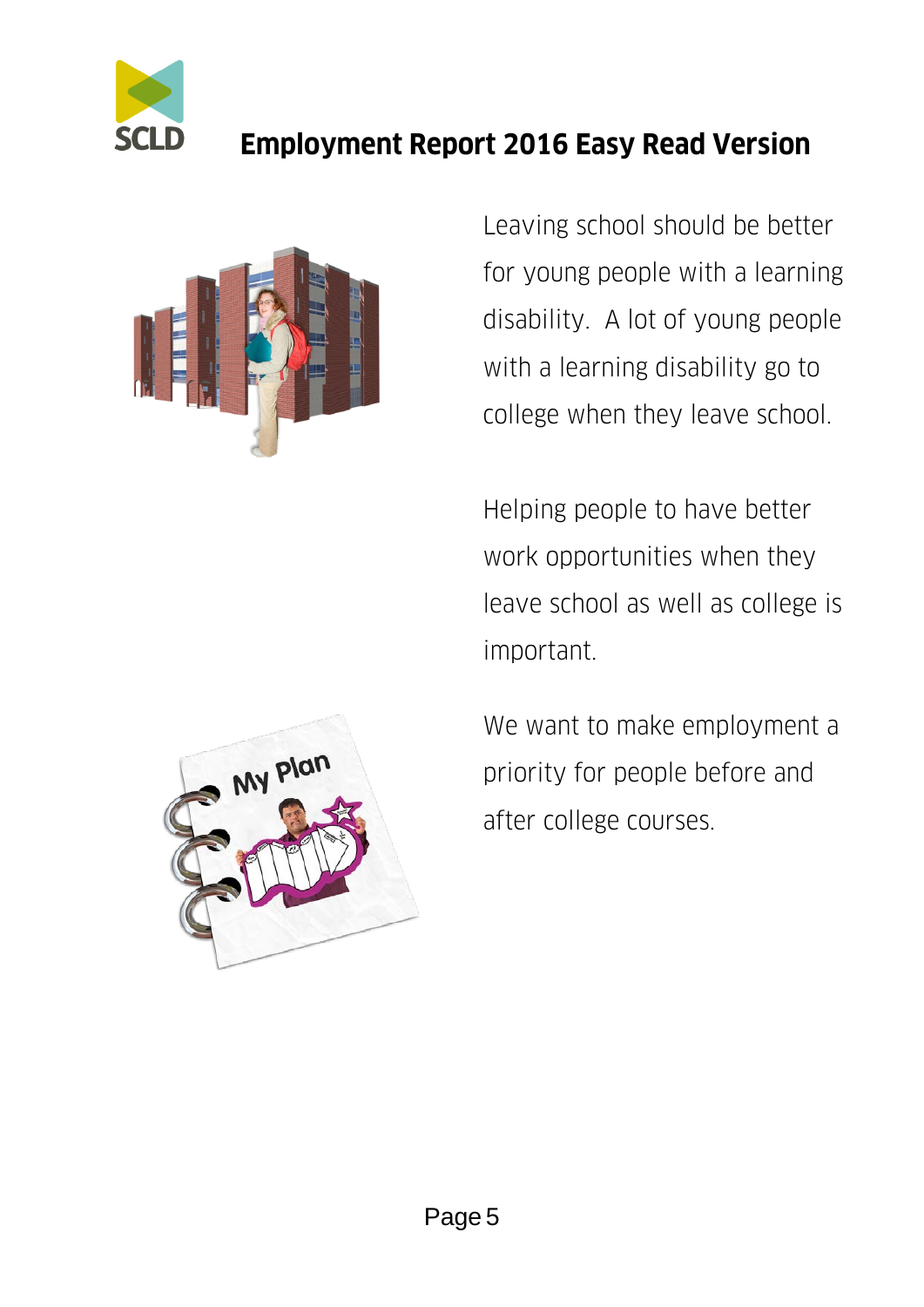





Support available to people who have a learning disability to help them keep or get their job should be available for as long as they need it.

All councils in Scotland need to provide support for people with a learning disability so there are better employment opportunities for them.



The Supported Employment Framework document is seen as good practice. Having well trained, Job Coaches is very important for people with a learning disability to help them to stay in work.